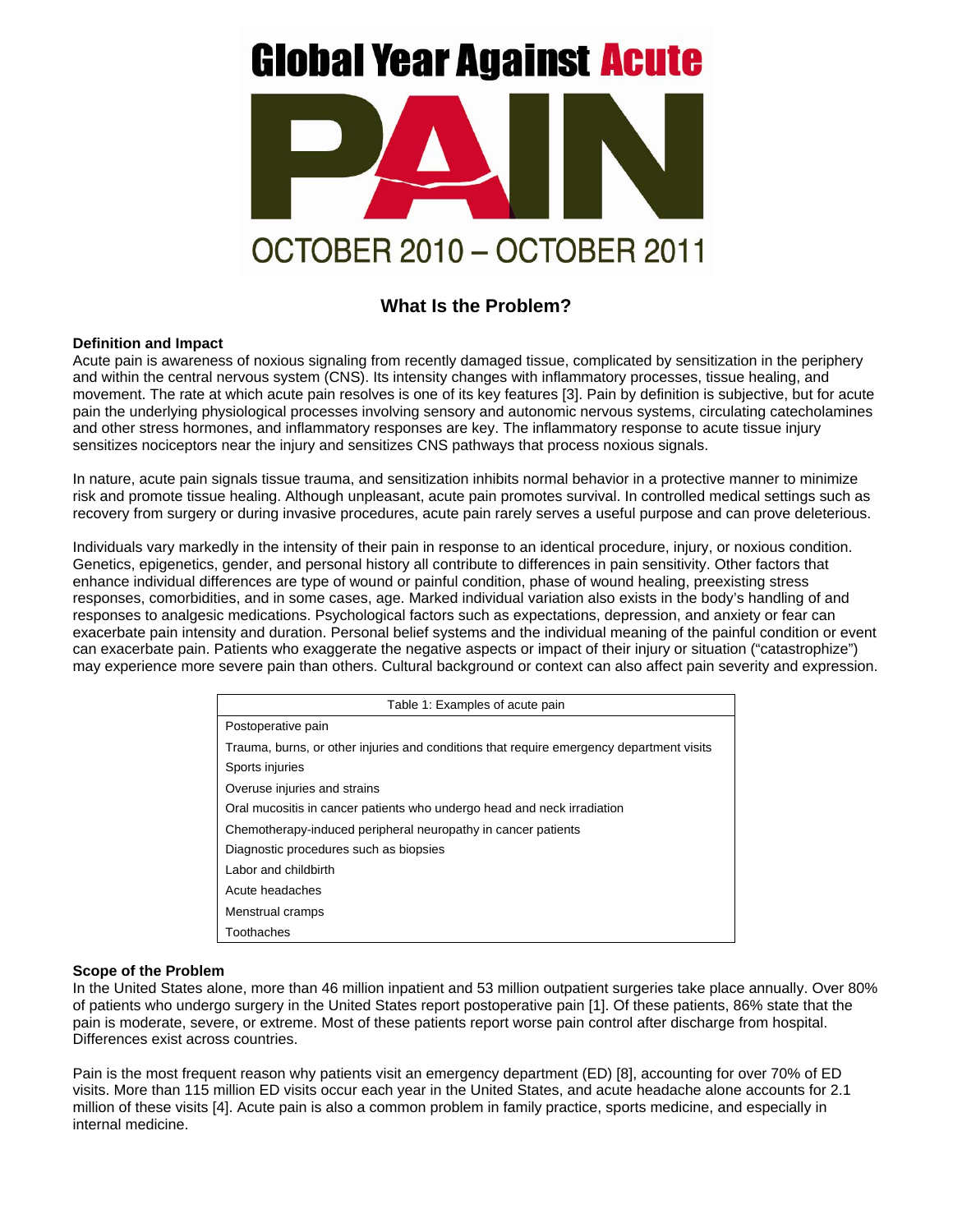Despite substantial advances in pain research in recent decades, inadequate acute pain control is still more the rule than the exception. Numerous studies show that fewer than half of postoperative patients receive adequate pain relief [2]. Patients presenting to the ED with significantly painful conditions fare no better. A large study in the United States revealed that the median pain score for ED patients was 8 out of 10, and at discharge the median score was 6. About 41% of patients reported that their acute pain did not change or increased after the ED visit, and almost three quarters reported moderate or severe pain at discharge [7]. Emergency medicine physicians tend to underuse pain medications.

## **Consequences of Poorly Managed Acute Pain**

Uncontrolled acute pain leads to more than just discomfort. Table 2 illustrates that acute pain has many negative consequences for the patient, for the clinicians managing the patient, and for those who manage the hospital or clinic that deals with acute pain. Poor pain management puts patients at risk, creates needless suffering, and increases costs of care.

| Table 2: Impact of uncontrolled acute pain                                                |
|-------------------------------------------------------------------------------------------|
| <b>Clinical Perspective</b>                                                               |
| Delayed wound healing due to increased sympathetic tone                                   |
| Increased rate of anastomotic insufficiency                                               |
| Increased risk of pulmonary morbidity, including pneumonia due to pain-impaired breathing |
| Increased risk of thrombosis                                                              |
| Increased mortality risk                                                                  |
| Sustained hyperadrenergic stress response with hypertension                               |
| <b>Patient Perspective</b>                                                                |
| Needless suffering                                                                        |
| Poor sleep                                                                                |
| Urinary retention                                                                         |
| Limited mobility or breathing and low patient autonomy                                    |
| Fear and anxiety                                                                          |
| Unnecessary partial or total disability with lost work productivity                       |
| Slower than necessary recovery of normal function and lifestyle                           |
| Reduced quality of life during recovery                                                   |
| Administrative Perspective                                                                |
| Increased length of stay in the intensive care unit or hospital                           |
| Higher rates of complication and associated costs                                         |
| Increased risk of chronic pain development with consequent health care costs              |
| Implication that poor pain control means poor quality of care                             |

# **The Financial Burden of Poorly Managed Acute Pain**

Uncontrolled acute pain results in extended hospital stays following surgery. In 2010, the average U.S. hospital day costs \$2129. If only 20 million U.S. surgery patients stay one extra day in hospital due to poorly managed postoperative pain in 2010, the cost amounts to \$42,580,000,000. Other costs include the complications listed in Table 2 and delayed mobilization of patients after surgery or injury. Slower recovery due to pain means more days of lost work productivity. Poorly managed acute pain generates unnecessary partial or total disability.

Acute pain often evolves into chronic pain. Persistent pain follows acute postoperative pain in 10–50% of patients who undergo common surgical procedures [5,6]. Severe chronic pain develops in 2–20% of these patients. Emerging evidence suggests that poorly controlled acute postoperative pain is a cause of chronic postoperative pain.

### **References**

- [1] Apfelbaum JL, Chen C, Mehta SS, Gan TJ. Postoperative pain experience: results from a national survey suggest postoperative pain continues to be undermanaged. Anesth Analg 2003;97:534–40.
- [2] Benhamou D, Berti M, Brodner G, De Andres J, Draisci G, Moreno-Azcoita M, Neugebauer EA, Schwenk W, Torres LM, Viel E. Postoperative Analgesic THerapy Observational Survey (PATHOS): a practice pattern study in 7 Central/Southern European countries. Pain 2008;136:134–41.
- [3] Chapman, CR, Donaldson GW, Davis JJ, Bradshaw DH. Improving individual measurement of postoperative pain: the pain trajectory. J Pain; in press.
- [4] Edlow JA, Panagos PD, Godwin SA, Thomas TL, Decker WW; American College of Emergency Physicians. Clinical policy: critical issues in the evaluation and management of adult patients presenting to the emergency department with acute headache. Ann Emerg Med 2008;52:407–36.
- [5] Kehlet H, Jensen TS, Woolf CJ. Persistent surgical pain: risk factors and prevention. Lancet 2006;367:1618–25.
- [6] Hinrichs-Rocker A, Schulz K, Järvinen I, Lefering R, Simanski C, Neugebauer EA. Psychosocial predictors and correlates for chronic post-surgical pain (CPSP): a systematic review Eur. J Pain 2009;13:719–30.